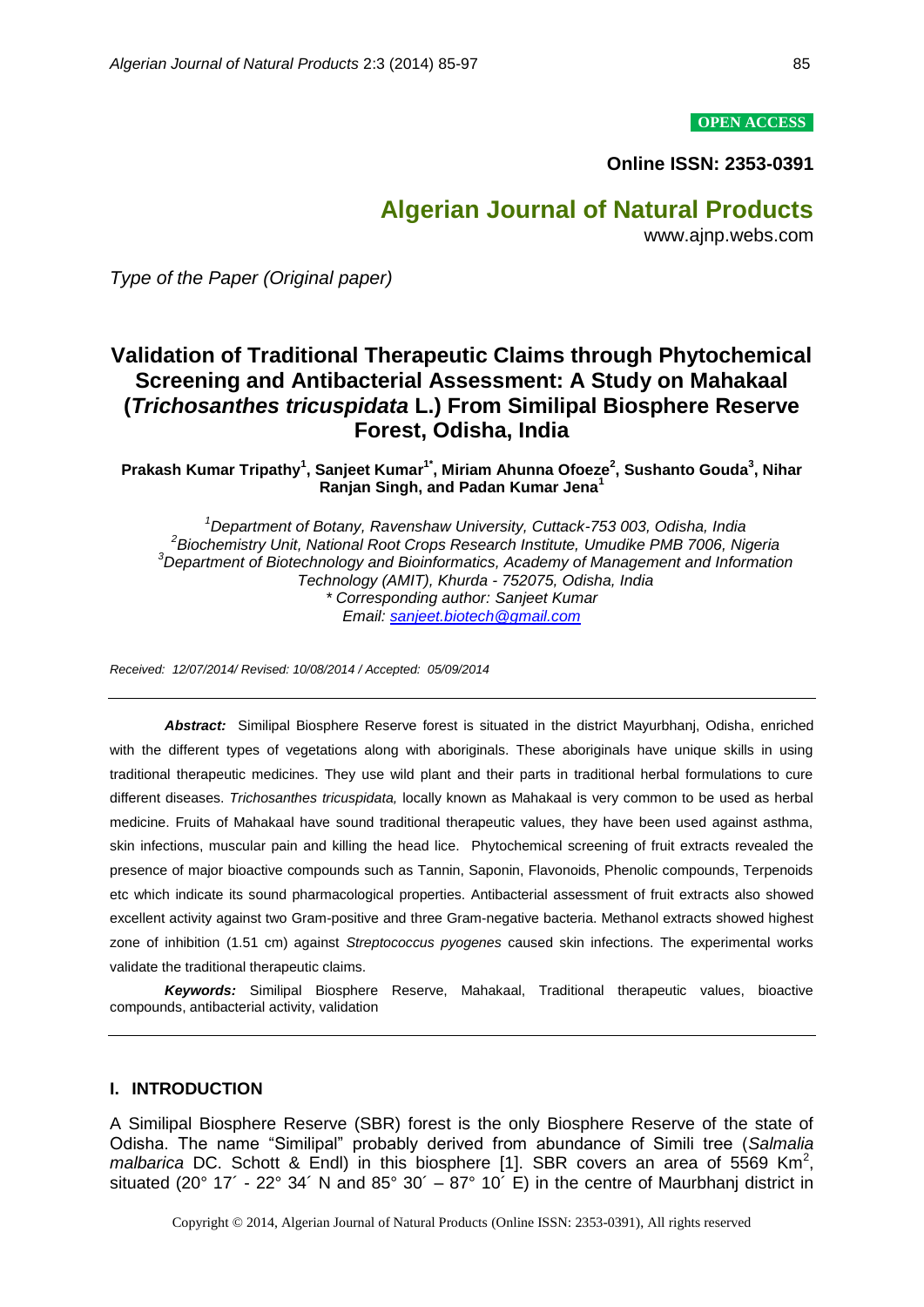the state of Odisha [2, 3, 4]. Biosphere is enriched with moist deciduous forest (Chahala, Jenabil, Nawana, Bakua etc), dry deciduous forest (Gurguria, Barheipani, Kalyani, Sanuski, Asatakumar, Kusumi, Rajpal, Hatibadi etc) and grass land (Chahala, Ligirdha etc). SBR is rich in wild medicinal plants along with the harbor of orchids [3, 5, 6]. It is also populated with different tribal communities such as Hill-Khadia, Mankidia, Ho, Munda, Bathudi etc. having their own socio-cultural habits and skills [7]. They are known to be primitive medical practitioners in the area as they use various wild phytoresources to cure diseases [8]. Hill-Khadia is a primitive tribe, having unique skills of collection of wild medicines [9, 10]. The plants used as traditional medicine & ailments by these tribes either are found in the peripheral, buffer zones, core or in the locality of tribal villages or hamlets [11]. The plants found in and around the villages are commonly used by them as traditional medicines. The plants mostly belong to the families like Cucurbitaceae, Rutaceae, Convulvulaceae, Moraceae, Myrtaceae, Malvaceae, Solanaceae, Fabaceae etc. Among these families, plants of Cucurbitaceae are quite common in villages of buffer and peripheral zones of SBR. *Luffa actungula, Luffa agyptica, Cucumis melo, Cucumis mexima, Cocinia grandis, Tricosanthes cucumerina, Tricosanthes tricuspidata and Momordica charantia* belonging to the family Cucurbitaceae, are mostly wild in nature and commonly used to cure different diseases by these people. *Tricosanthes tricuspidata*, (Plate1) locally called as "Mahakaal" is popular of this area due to its attractive red coloured fruits [12]. *T. tricuspidata* is a common medicinal plant used by the aboriginals of SBR. Fruits are used against asthma, skin infections, inflammation and joint pains. However, very less documentation / reports are available in literature about the medicinal and pharmacological values of *T. tricuspidata* fruits. Therefore, an attempt was made to document the ethnobotanical values collected from tribal communities of SBR and to validate their claims through phytochemical screening and

#### **II. MATERIAL AND METHODS**

antibacterial assessment.

The present study is based on the field survey for collecting ethnobotanical data and lab work for investigation of bioactive compounds and antibacterial activity. The details of materials used, experimental methods and techniques adopted during the course of the entire investigation are described below.

#### **II.1. Assessment of Ethnobotanical data**

The results presented here based on the fieldwork conducted with the rural and tribal communities of adjoining areas of SBR (Jashipur, Karanjia, Bisoi, Kendumundi and Padampur) during 2010-2013. The methodological framework was followed as per standard technique of ethno-biological approaches [13]. The information on plant used as traditional medicine against different diseases and disorders were collected through questioners with different rural and tribal communities [14, 15]. The pharmacological and medicinal properties of *T. tricuspidata* were confirmed by cross check with informants. Plant species was confirmed with the Flora's Book and published article [16, 12].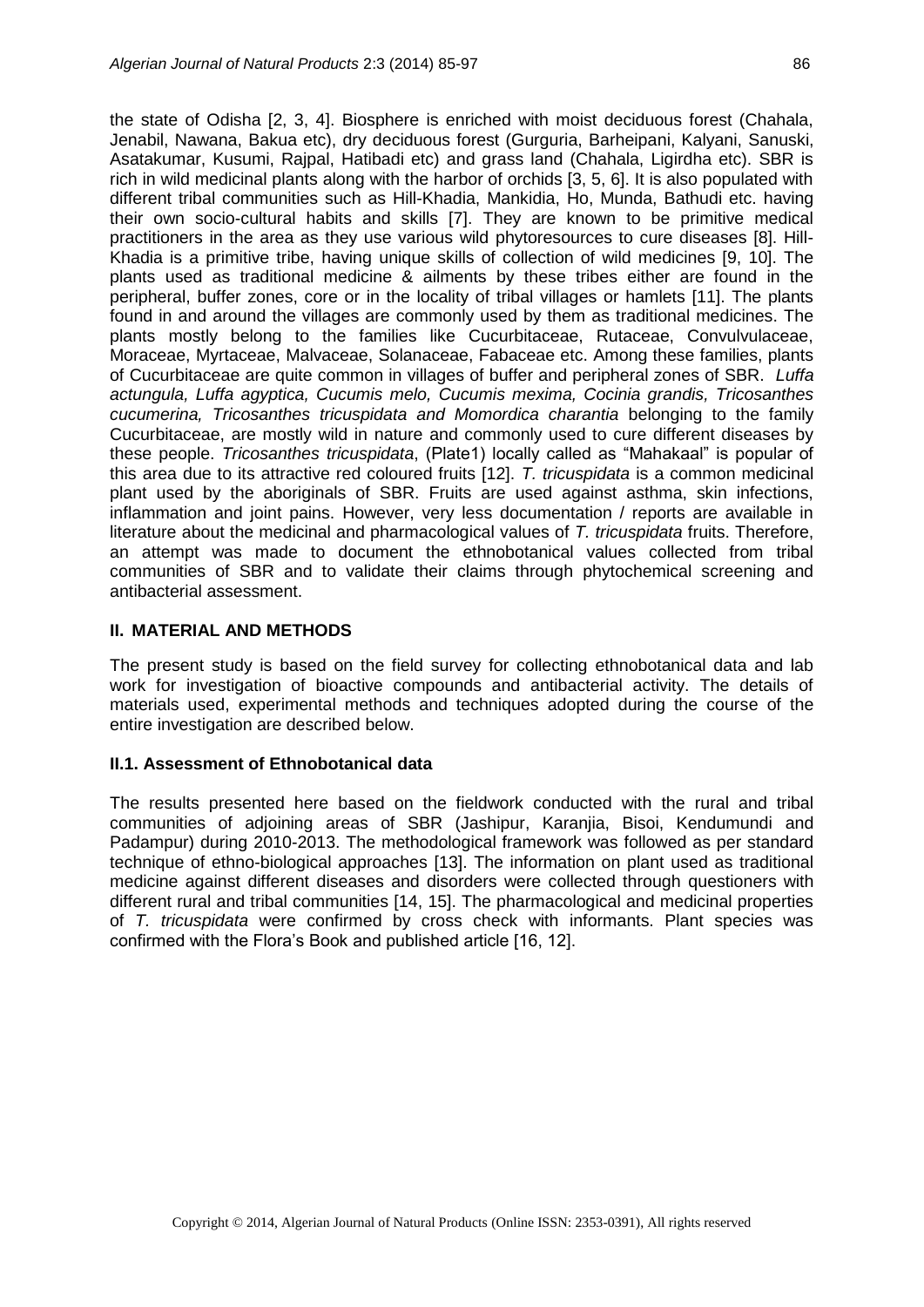

*Plate 1: Collection of Plant materials, 1: Fruits of T. tricuspidata, 2: Collection of fruits at Similipal Biosphere Reserve, 3: Collection of ripen fruits at Hatibadi village*

### **II.2. Collection of plant materials**

*Fruits of T. tricuspidata* were collected from the village Padampur, Hatibadi and Kalikaparsad peripheral area of SBR. They were washed properly, cut into small pieces and left for airdrying. The dried materials were crushed to powder with mechanical device and kept in airtight container for phytochemical screening and antibacterial activity (Plate1).

#### **II.3. Preparation of plant extracts**

As per polarity index four solvents (n-butanol, acetone, methanol and aqueous) were selected for extraction. Extraction was done using Soxhlet apparatus followed by standard method [17].

### **II.4. Qualitative detection of bioactive compounds**

Phyto-chemical experiments were carried out on n-butanol, acetone, methanol, and aqueous extracts of *T. tricuspidata* fruits using standard procedure to identify the bioactive compounds as described by different workers [18, 19, 20, 21].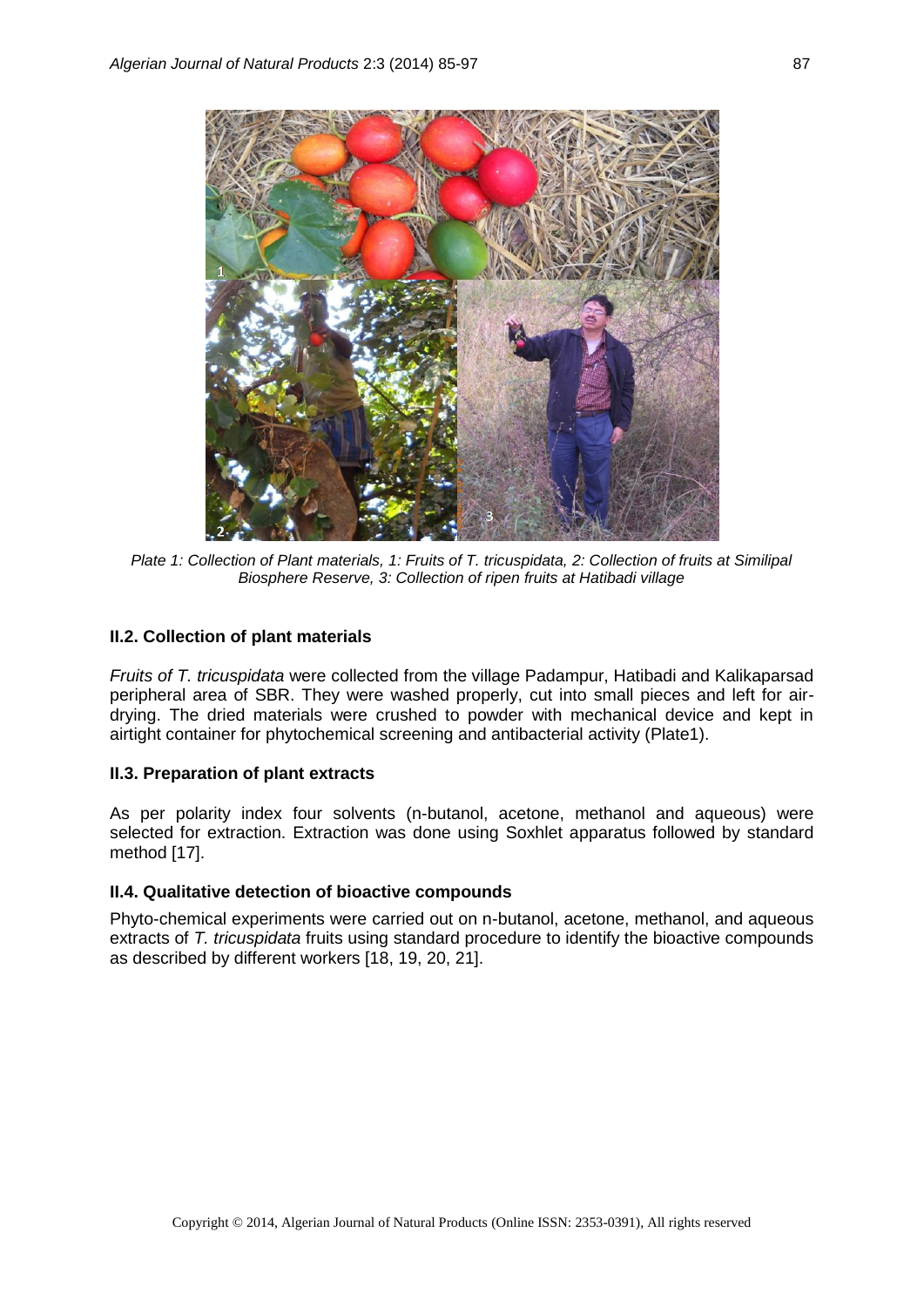

*Plate 2: Extract preparation and qualitative estimation of bioactive compounds present in fruit extracts*

## **II.4.1. Test of Tannin**

0.5 gm of dried powder sample was boiled in 10 ml of distilled water and filtered with Whatman 42 filter paper. 2 ml of filtrate was taken in a test tube and 3-5 drops of 0.1 % ferric chloride solution were added. The brownish green or blue black colouration indicated the presence of tannins.

## **II.4.2. Test for Alkaloids**

0.5 gm of crude extract was mixed with 5 ml of 1% aqueous HCl on water bath and then filtered. 2-5 drops of Dragendorff's reagent were added in the filtrate. The occurrence of orange-red precipitate was indicated the presence of alkaloids in the sample extract.

## **II.4.3. Test for Saponin**

0.5 gm of the dried powder was boiled in 15 ml of distilled water and filtered with Whatman 42 filter paper. 5 ml of filtrate was mixed with 2 ml of normal distilled water and shaken vigorously. The stable persistent froth indicated the presence of saponins.

## **II.4.4. Test of Flavonoids**

6 ml of dilute ammonium solution was added to portion of the aqueous filtrate of plant extract followed by addition of concentrated sulphuric acid. A yellow colouration indicated the presence of flavonoids.

## **II.4.5. Test of Terpenoids**

6 ml of extract was mixed in 2.5 ml of chloroform and then 3 ml of concentrated sulphuric acid was added. A reddish-brown colouration of interface indicated the presence of terpenoids.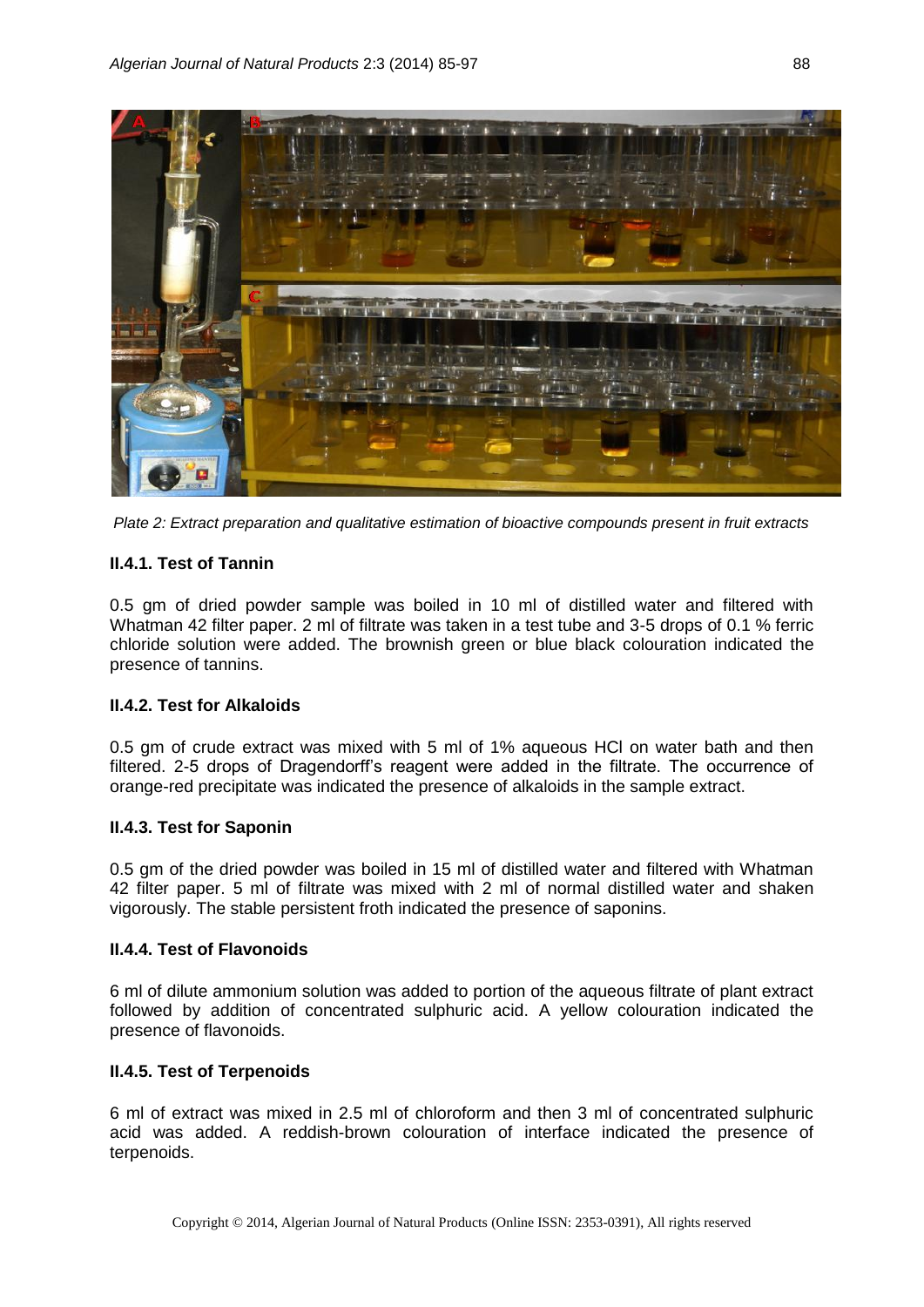#### **II.4.6. Test of Cardiac Glycosides**

5 ml of crude extract was treated with 3 ml of glycial acetic acid. Then 3-5 drops of 1 % ferric chloride solution was added followed by 2 ml of concentrated sulphuric acid. Formation of brown interface indicated the presence of cardiac glycosides.

### **II.4.7. Test of Phenolic compounds**

0.5 gm of extract was treated with 3-5 drops of 1 % ferric chloride solution. Formation of bluish black colouration indicated the presence of phenolic compounds.

### **II.4.8. Test of Phytosterols**

0.5 gm of extract was treated with chloroform and then filtered. The filtrate is treated with 3-5 drops of concentrated sulphuric acid and shakened. The mixture was left for 5 minutes. The appearance of Golden yellow colour indicated the presence of Phyto-sterols.

### **II.4.9. Test for Steroids**

2 ml of plant extract was dissolved in 5 ml chloroform and then 5 ml of concentrated sulphuric acid was added. Formation of 2 phases (upper red and lower yellow with green fluorescence indicated the presence of steroids.

#### **II.5. Antibacterial activity**

The n-butanol, acetone, methanol and aqueous extracts of *T. tricuspidata* fruits were screened for antibacterial activity against two Gram-positive bacteria *Streptococcus mutans* (MTCC \*497) and *Streptococcus pyogenes* (MTCC 1926); three Gram-negative bacteria *Vibrio cholera* (MTCC 3906), *Shigella flexneri* (MTCC 1457) and *Salmonella enterica typhi* (MTCC 1252). All these used MTCC (Microbial Type Culture Collection) bacterial strain were collected from Institute of Microbial Technology (IMTECH), Chandigarh. Antimicrobial activity was done using Agar Well Diffusion assay adopted

standard method [22] with slight modification. Wells (6 mm) were made using sterile borer. Stock solutions of samples were prepared in 100 % DMSO (dimethyl sulfoxide) (Sigma) and twofold serial dilutions were made in amount of 100 µl per well ranged from 0.25 and 0.5 mg / ml. 100 µl of samples were added by sterile syringes into the wells in three above mentioned concentration and allowed to diffuse at room temperature for 2 h. Plates were incubated at  $35 \pm 2^{\circ}$ C for 18-24 h. Ampicillin served as standard drug control. Triplicates were maintained and the experiment was repeated thrice, for each replicates the readings (diameter of zone of inhibition in cm) were taken and the mean  $\pm$  SD values (diameter of zone of inhibition) were recorded**.**

#### **II.6. Data analysis**

Mean and SD (standard deviation) was performed to evaluate triplicate values of zone of inhibition (cm) of samples using Excel, Microsoft Corporation-2010, US.

#### **III. RESULTS AND DISCUSSION**

*T. tricuspidata* is very common plant in the peripheral and buffer regions of the SBR. It has a popular name in the locality "Mahakaal" dedicated to lord "Shiva" (Plate1:1). The ethnobotanical survey indicated its sound therapeutic values among the aboriginals of SBR. The aqueous paste of fruits is very effective in headache. The Bathudi tribe of Hatibadi uses it frequently as natural head balm (Table 1). Among the tribe of Kadlibadi, fruits paste are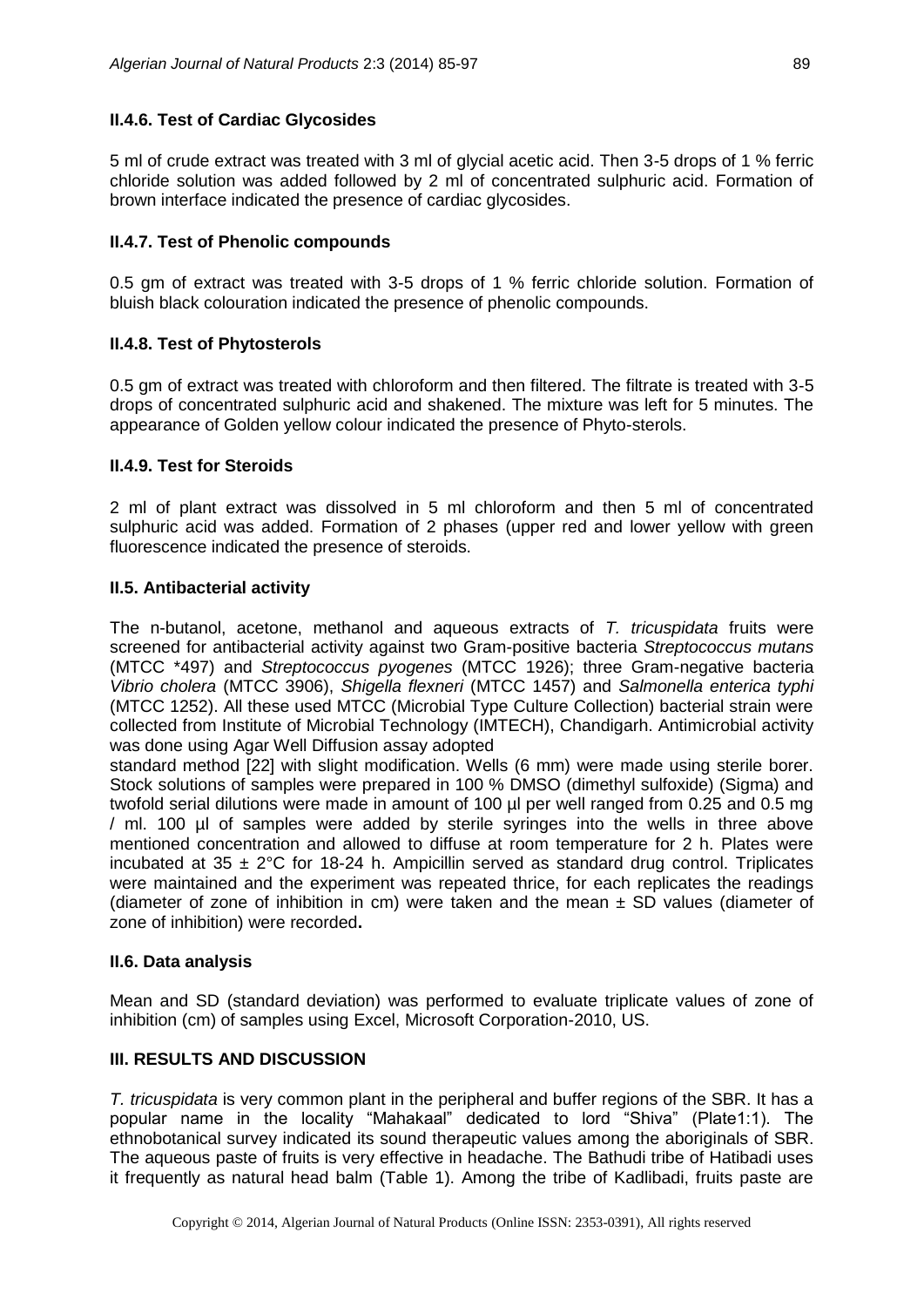used to cure mouth inflammation of domestic cattle. Fruits paste is very good for reducing macular swelling and pain. The tribe of Padampur used it against different types of skin infections and also against itching (Table 1). Fruits are very popular among the tribal women as it is used to kill the head lice and to cure dandruff problems. The medicinal values of this plant reported by different researchers throughout the world [16, 23, 24, 25]. The qualitative screening of bioactive compounds revealed that fruits of *T. tricuspidata* are rich in secondary metabolites, which is indicative of its pharmacological values. Terpenoids present in nbutanol extract of *T. tricuspidata* fruit showed the analgesic properties [26]. Flavonoids present in acetone, methanol and aqueous extracts (Table 2) showed its antibacterial [27], anti-cancer [28], and anti-inflammatory activity [29]. Presence of tannin and saponin in aqueous extract (Table 2) showed the anti-microbial [30, 31] activity and toxic properties [32] of *T. tricuspidata* L. fruits.



*Plate 3: Antibacterial activity, a: broth with control; b & c: zone of inhibition of methanolic extract against MTCC 1926.*

The anti-bacterial activity showed excellent zone of inhibition against two gram positive and three gram negative bacteria. At concentration 0.25 mg/ml, the methanol extract of *T. tricuspidata* L. fruit showed highest zone of inhibition against MTCC 1252 (1.18 cm), MTCC 1457 (1.25 cm), MTCC 3906 (1.28 cm), MTCC 1926 (1.28 cm) and MTCC 497 (1.41 cm) followed by acetone extract, n-butanol and aqueous extract (Plate 3).

At the concentration 0.5 mg/ml the methanolic extract showed highest activity than other extracts (Table 3). The ethnobotanical claims that fruits preparations are used against various diseases are validated by the present experiment. The presence of bioactive compounds correlated to the therapeutic properties of fruits. Presence of flavonoid might be responsible to swellings and muscular pain [39]. Presence of tannin and saponin might be responsible for skin infections [40] and antimicrobial activity [30] (Table 4).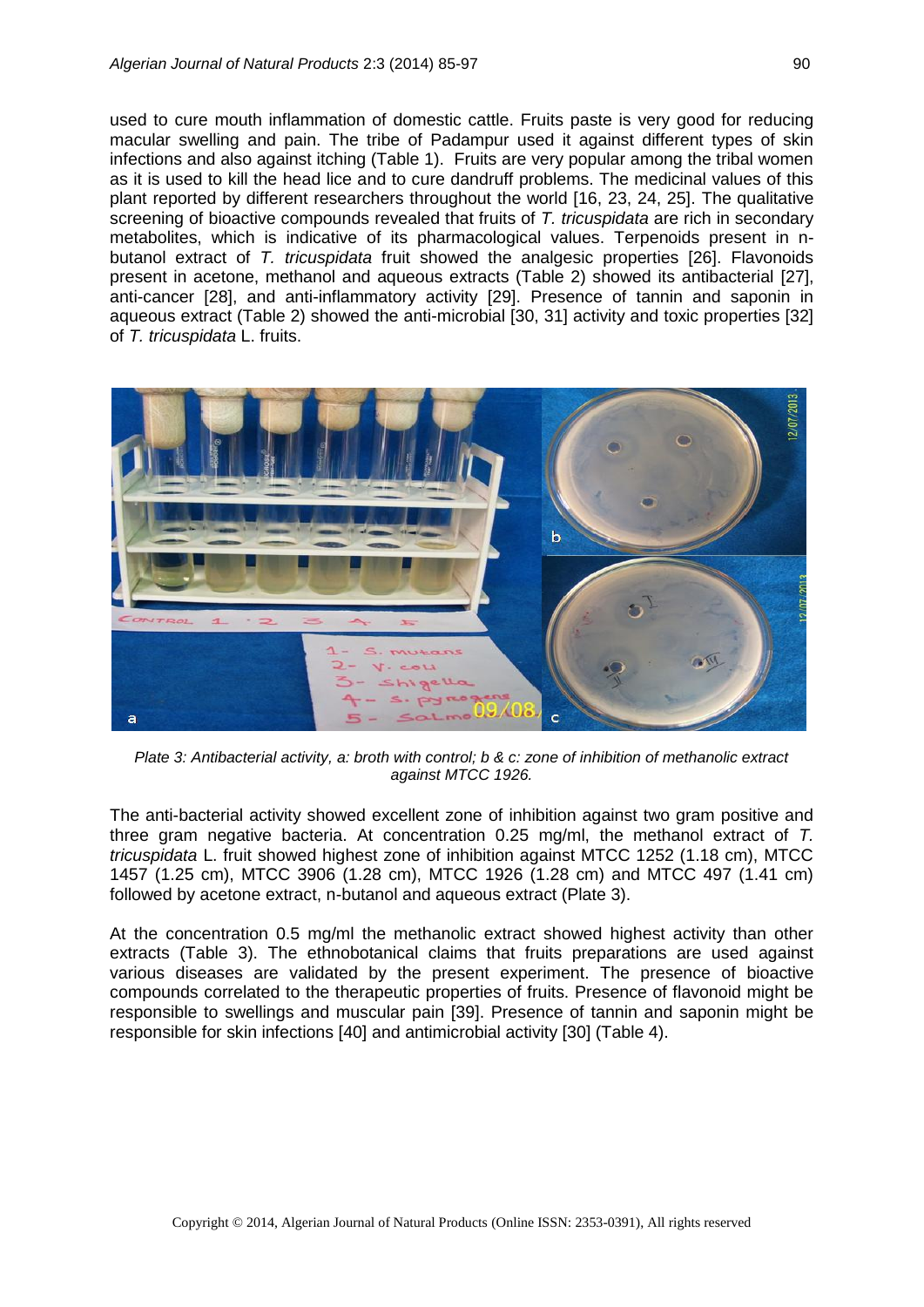| Table 1: Ethnobotanical values of Mahakaal (T. tricuspidata L.) fruit among the rural and tribal communities of Similipal Biosphere reserve and its adjoining |  |
|---------------------------------------------------------------------------------------------------------------------------------------------------------------|--|
| areas                                                                                                                                                         |  |

| <b>Informants</b>                        | <b>Sex</b> | Age | <b>Collection</b> | <b>Forms of</b> | Mode of use(s)                                                                                                                                                                                                                                                                             |
|------------------------------------------|------------|-----|-------------------|-----------------|--------------------------------------------------------------------------------------------------------------------------------------------------------------------------------------------------------------------------------------------------------------------------------------------|
|                                          |            |     | site              | use(s)          |                                                                                                                                                                                                                                                                                            |
| <b>Abhiram</b>                           | Male       | 45  | Hatibadi          | Paste,          | Paste of two matured green fruits is macerated with about 10 ml of hot water.                                                                                                                                                                                                              |
| <b>Bisad</b>                             |            |     |                   | external        | Macerated paste is then applied thickly on forehead to reduce headache.                                                                                                                                                                                                                    |
| Laxaman soi                              | Male       | 52  | Hatibadi          | Paste           | Dry Fruits are macerated with fruit oil of Azadir<br>achta indica (Neem) and<br>camphor. Macerated paste is applied on head and kept it about 30 minutes to kill<br>lice thrice in a week before bath.                                                                                     |
| <b>Bajraj</b><br>Chandra<br><b>Nayak</b> | Male       | 38  | Hatibadi          | Paste           | Green newly 10 days fruits are cut in small pieces. Pieces are kept in small<br>amount of water and kept overnight. Swelled fruits are macerated and make paste<br>with same water. Paste is applied as natural ointment on swelling parts of the<br>body to reduce pain and inflammation. |
| <b>Morgad</b><br><b>Nayak</b>            | Male       | 51  | Kadlibadi         | Paste           | Seeds of ripen fruits are washed and dried. Dried seeds are powdered using<br>traditional mortar pestle of stone. Approx 200 grams of powder are macerated<br>with water and make paste. Paste is applied on outer parts of mouth of cattle to<br>cure swelling.                           |
| <b>Jairam Futi</b>                       | Male       | 44  | Kadlibadi         | Paste           | Ripen fruits are dried with pulp and seeds. Dried fruits are powdered using the<br>traditional grinder. Approx 100 gm powder is macerated with about 10 ml seed oil<br>of Ricinus cumunis (Joda) to cure itching on skin.                                                                  |
| Rama Ho                                  | Male       | 40  | Padampur          | Paste           | Black pulp of ripen fruits are dried and powdered. Powder are mixed with seed oil<br>of Pongamia pinnata (Karanja) and made paste. Paste is applied on lesions of<br>fungal infections on feet, particularly during rainy seasons.                                                         |
| <b>Bnamali Ho</b>                        | Male       | 41  | Padampur          | Paste           | Dry Fruits are macerated with fruit oil of Azadirachta indica and camphor.<br>Macerated paste is applied on head and kept it about 1h to kill lice thrice in a<br>week before bath.                                                                                                        |
| <b>Balram</b><br><b>Munda</b>            | Male       | 55  | Padampur          | Paste           | Dry Fruits are macerated with fruit oil of Azadirachta indica and camphor.<br>Macerated paste is applied on head and kept it about 30 minutes to kill lice thrice<br>in a week before bath.                                                                                                |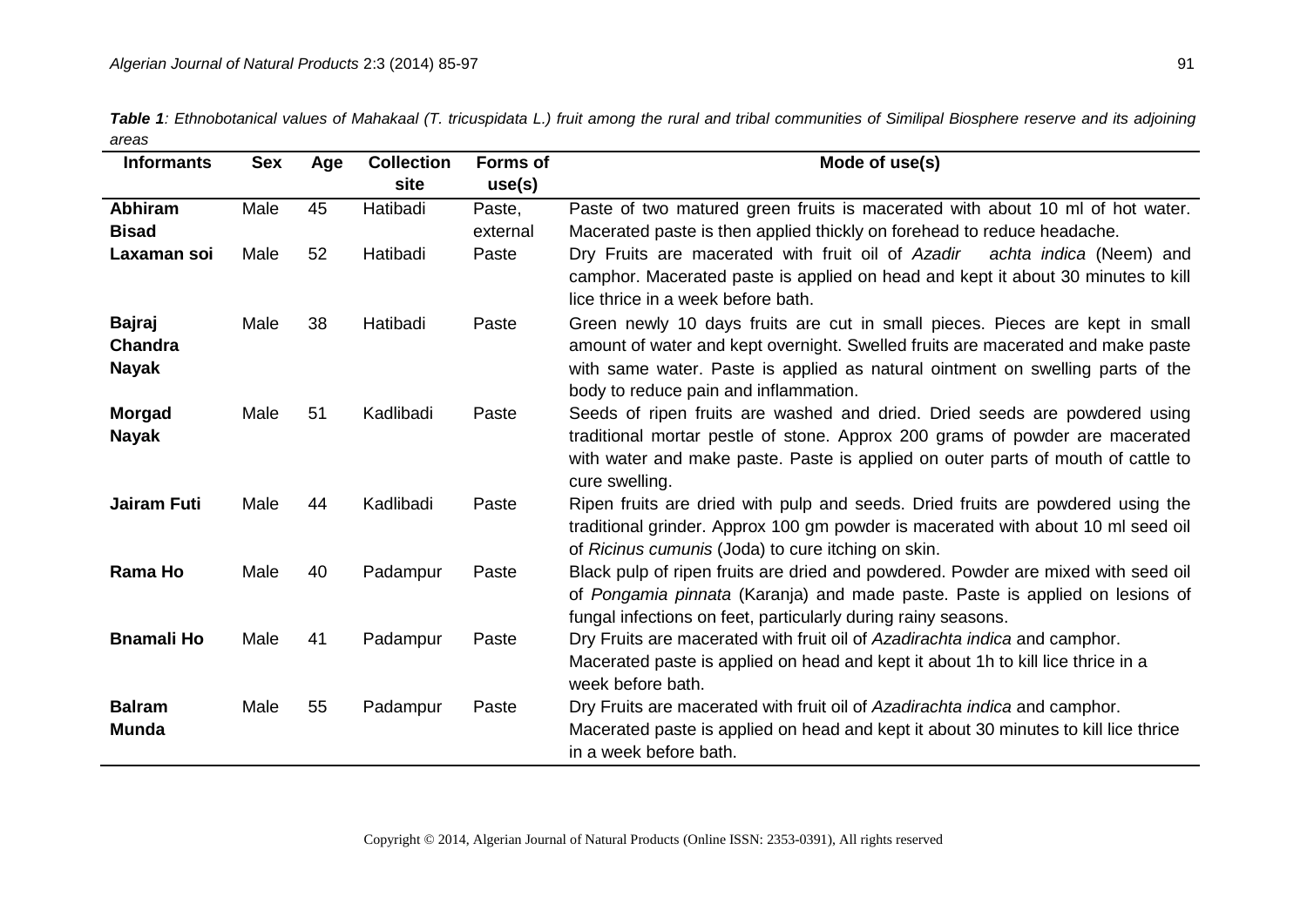| <b>Solvents</b> | bioactive compounds                                    |  |  |
|-----------------|--------------------------------------------------------|--|--|
| n-butanol       | <b>Terpenoids</b>                                      |  |  |
| Acetone         | Flavonoids, Phenolic compounds                         |  |  |
| Methanol        | Flavonoids. Alkaloids, Steroids, Phenoilc<br>compounds |  |  |
| Aqueous         | Tannin, Saponin, Flavonids, Phenolic<br>compounds      |  |  |

*Table 2 : Qualitative analysis of bioactive compounds present in fruits of Mahakaal (T. tricuspidata L.)*

The presence of saponin might be responsible to kill the lice. The antibacterial activity of methanolic extract against *Streptococcus pyogenes* (MTCC 1926) showed that fruits are effective against the various skin infections (Figure 1) as *S. pyogenes* are responsible for skin infections [41].The experimental results validated the traditional therapeutic claims (Table 4) to be used fruit preparations against aforesaid diseases.



*Figure 1: Antibactrial activity against MTCC 1926*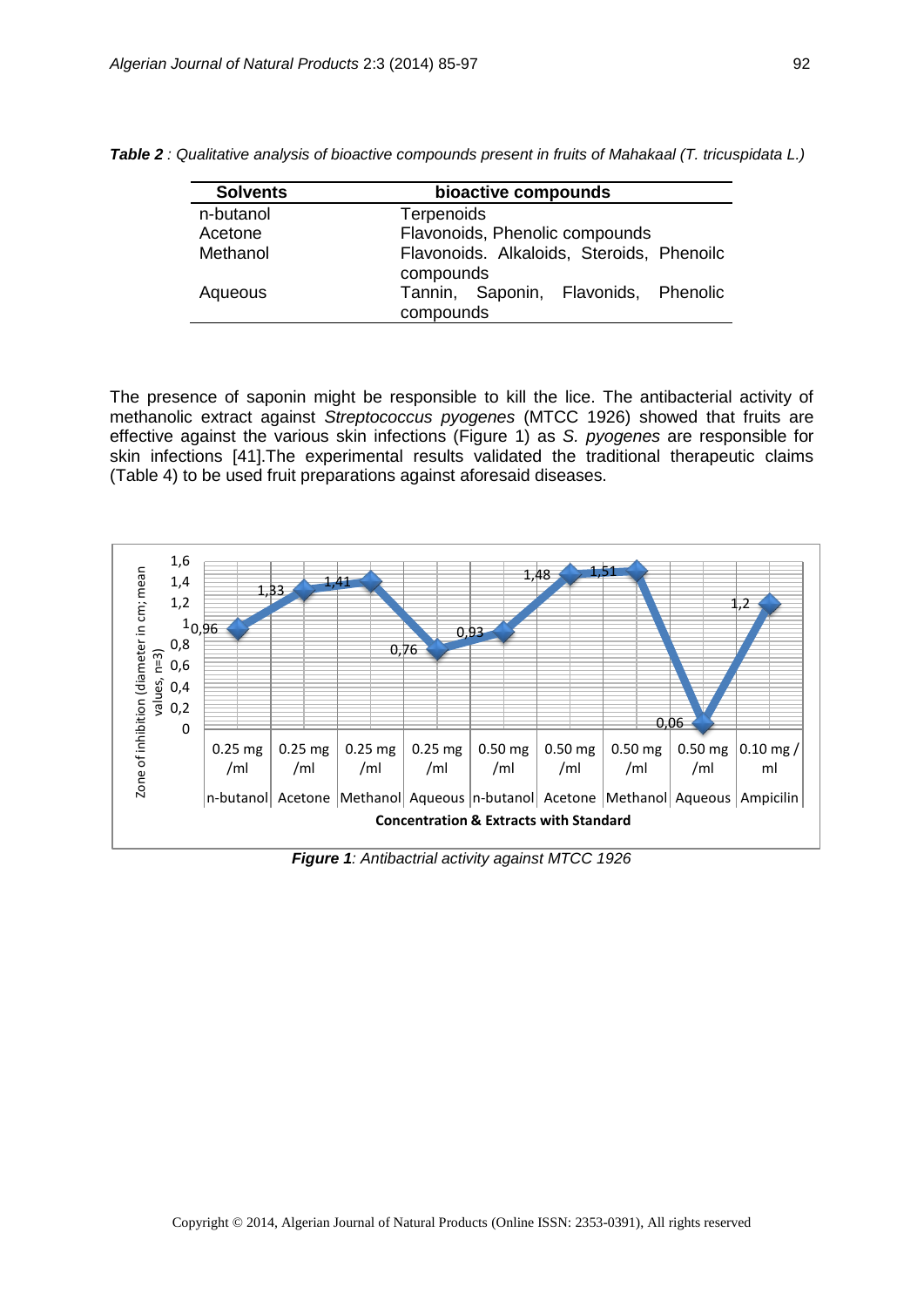| Antibacterial activity (Agar well diffusion assay, Zone of inhibition, cm; mean $\pm$ SD; n=3) |                 |                 |                 |                 |                      |  |
|------------------------------------------------------------------------------------------------|-----------------|-----------------|-----------------|-----------------|----------------------|--|
| <b>Strain</b>                                                                                  | n-butanol       | <b>Acetone</b>  | <b>Methanol</b> |                 | <b>Concentration</b> |  |
|                                                                                                |                 |                 |                 |                 |                      |  |
| <b>MTCC 1252</b>                                                                               | $0.73 \pm 0.02$ | $1.20 \pm 0.02$ | $1.18 \pm 0.07$ | $0.76 \pm 0.02$ |                      |  |
| <b>MTCC 1457</b>                                                                               | $0.91 \pm 0.05$ | $1.21 \pm 0.02$ | $1.25 \pm 0.05$ | $0.76 \pm 0.02$ |                      |  |
| <b>MTCC 3906</b>                                                                               | $0.88 \pm 0.02$ | $1.16 \pm 0.02$ | $1.28 \pm 0.02$ | $0.78 \pm 0.02$ | $0.25$ mg/ml         |  |
| <b>MTCC 1926</b>                                                                               | $0.96 \pm 0.02$ | $1.33 \pm 0.02$ | $1.41 \pm 0.02$ | $0.76 \pm 0.02$ |                      |  |
| <b>MTCC *497</b>                                                                               | $0.95 \pm 0.05$ | $1.16 \pm 0.02$ | $1.23 \pm 0.02$ | $0.86 \pm 0.02$ |                      |  |
| <b>MTCC 1252</b>                                                                               | $0.96 \pm 0.02$ | $1.40 \pm 0.05$ | $1.51 \pm 0.02$ | $0.98 \pm 0.02$ |                      |  |
| <b>MTCC 1457</b>                                                                               | $0.98 \pm 0.02$ | $1.41 \pm 0.02$ | $1.43 \pm 0.02$ | $0.95 \pm 0.05$ |                      |  |
| <b>MTCC 3906</b>                                                                               | $0.96 \pm 0.02$ | $1.46 \pm 0.05$ | $1.48 \pm 0.02$ | $0.98 \pm 0.02$ | $0.5$ mg/ ml         |  |
| <b>MTCC 1926</b>                                                                               | $0.93 \pm 0.05$ | $1.48 \pm 0.02$ | $1.51 \pm 0.02$ | $1.06 \pm 0.05$ |                      |  |
| <b>MTCC *497</b>                                                                               | $0.95 \pm 0.05$ | $1.18 \pm 0.07$ | $1.16 \pm 0.11$ | $0.96 \pm 0.02$ |                      |  |
| (zone of inhibition, cm, mean $\pm$ SD; n=3)<br>Ampicilin                                      |                 |                 |                 |                 |                      |  |
| <b>MTCC 1252</b>                                                                               |                 | $1.10 \pm 0.00$ |                 |                 |                      |  |
| <b>MTCC 1457</b>                                                                               |                 | $1.40 \pm 0.00$ |                 |                 |                      |  |
| <b>MTCC 3906</b>                                                                               |                 | $1.20 \pm 0.00$ |                 |                 | $0.1$ mg / ml        |  |
| <b>MTCC 1926</b>                                                                               |                 | $1.20 \pm 0.00$ |                 |                 |                      |  |
| <b>MTCC *497</b>                                                                               |                 | $1.40 \pm 0.00$ |                 |                 |                      |  |

*Table 3: Antibacterial activity of fruit extracts of Mahakaal (T. tricuspidata L.)* 

(MTCC: Microbial Type Culture Collection; SD: standard deviation; mg: milligram; ml: milliliter; MTCC 3906: *Vibrio cholera*; MTCC 1252: *Salmonela enteric typhi*; MTCC 1457: *Shigella flexneri*; MTCC 1926: *Streptococcus pyogenes*; MTCC 497: *Streptococcus mutans)*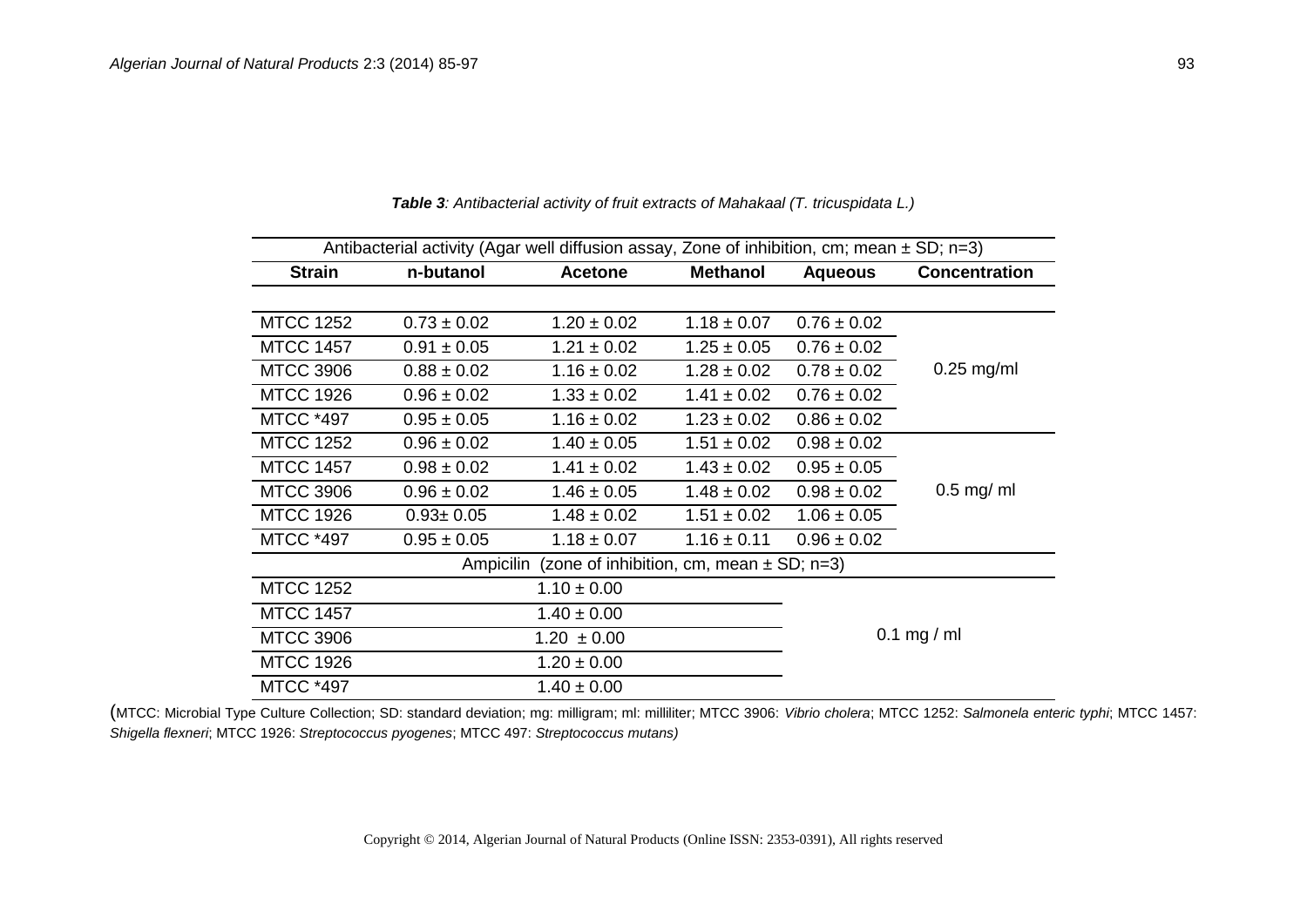| <b>Traditional</b><br>claims | <b>Correlation with bioactive compounds</b>                                                                                                                                                                                                           | <b>Correlation with antibacterial</b><br>activity                         | <b>Supporting literature</b>                                                                            |
|------------------------------|-------------------------------------------------------------------------------------------------------------------------------------------------------------------------------------------------------------------------------------------------------|---------------------------------------------------------------------------|---------------------------------------------------------------------------------------------------------|
| Skin infections              | Presence of saponin in aqueous; tannin in Methanolic extract showed highest Mohan and Kalidas, (2010) [33];<br>aqueous; flavonoids in acetone and methanol zone of inhibition $(1.51 \pm 0.02)$ Okwe & Okwe, (2004)<br>extracts might be responsible. | against Streptococcus pyogenes Kumar et al., (2013) [35].<br>(MTCC 1926). | $\left[34\right]$ ;                                                                                     |
| Kill lice                    | Presence of saponin in aqueous extract might be responsible to kill lice due to foam<br>forming capacity (needs further study)                                                                                                                        |                                                                           |                                                                                                         |
| Reduce<br>swelling           | Presence of flavonoids in acetone and aqueous extracts might be responsible to reduce Musa et al., (2009) [36]<br>swelling.                                                                                                                           |                                                                           |                                                                                                         |
| Reduce pain                  | Presence of flavonoids in acetone, methanol and aqueous extract; tannin in aqueous<br>extract might be responsible                                                                                                                                    |                                                                           | Majumadar <i>et al.</i> , (2008) [37];<br>Gloria and Soloman, (2008) [38];<br>Musa et al., (2009) [36]. |

*Table 4: Validation of traditional claims against Mahakaal (T. tricuspidata L.) fruits*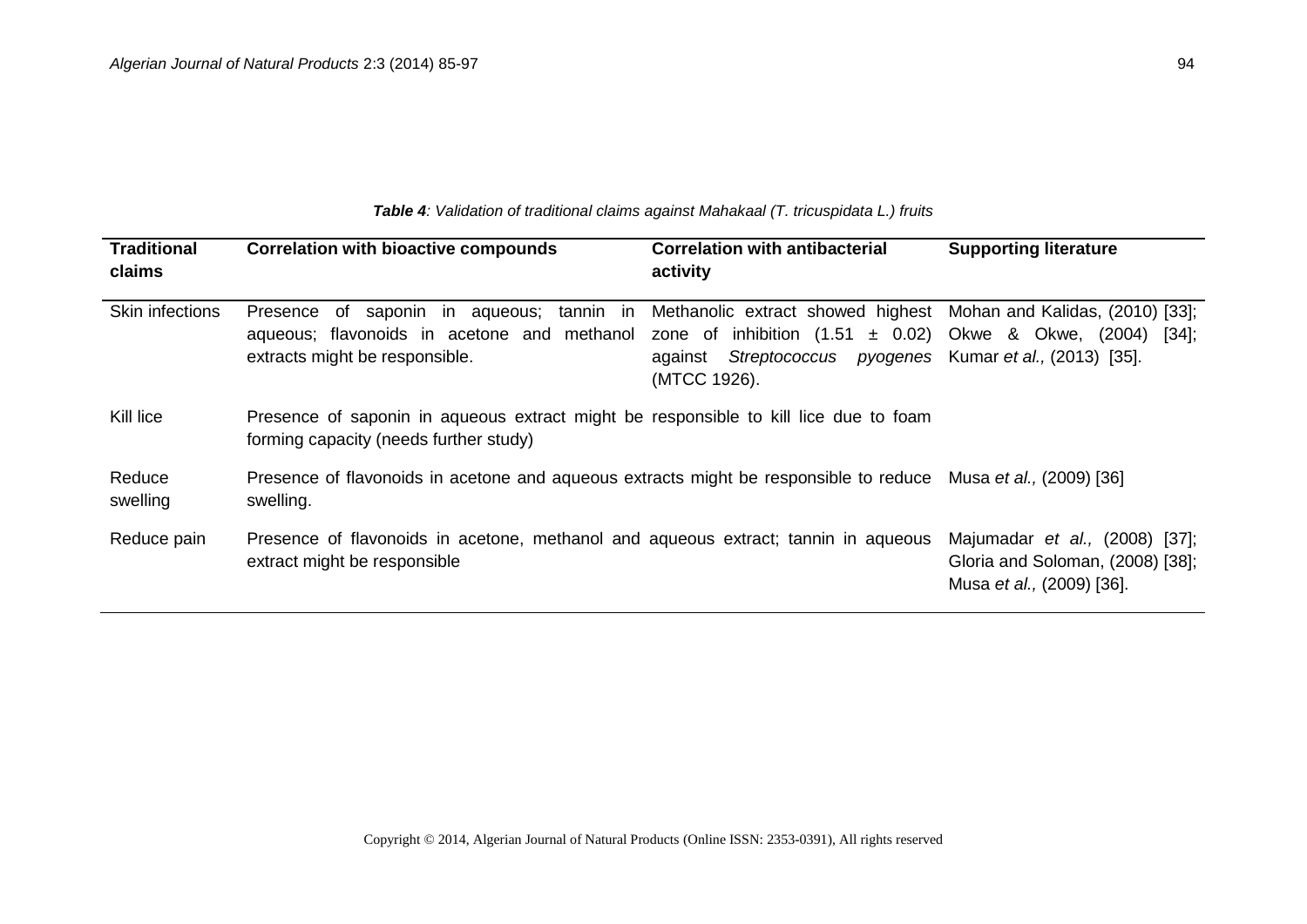### **IV. CONCLUSION**

The present study highlights the medicinal values of Mahakaal (*T. tricuspidata* L.) fruits and its uses among the populace of a protected area, Similipal Biosphere Reserve. The studies scientifically validate the tribal claims on the ethnomedicinal uses of fruits. Further present study suggest to isolate the bioactive compounds which actually active against above mentioned claims to formulate drugs. Such study also highlights the medicinal values of the wild plants and gives attention towards the possible awareness and to make policies for conservation of such wild resources.

## **V. ACKNOWLEDGEMENTS**

Authors are thankful to the Field Director, Similipal Biosphere Reserve forest, HOD, Department of Botany, Ravenshaw University, Cuttack, Dr. Nihar Ranjan Singh, Ravenshaw University, Cuttack, Dr. R. C. Misra, NBPGR, Cuttack and Rural and Tribal communities of SBR and our special thanks to Ramdhenu Bamudia, tribe of Hatibadi village and Ramu Ho, tribe of Padampur village for their cooperation during the present study.

## **VI. REFRENCES**

- [1] Saxena, H.O., Brahmam, M.M. The flora of Similiphar (Similipal). Orissa, with particular reference to the potential economic plants, Regional Research Laboratory: Bhubaneswar, India, 1989; pp. 1- 231.
- [2] Misra, R. C., Sahoo, H.K., Pani, D. R., Bhandari, D.C. Genetic resources of wild tuberous food plants traditionally used in Similipal Biosphere Reserve, Odisha, India. *Genetic Resource Crop Evolution*., Doi 10.1007/s10722-013-9971-6, (2013).
- [3] Misra, R.C., Sahoo, H.K., Mahapatra, A. K., Reddy, R.N. Addition to the Flora of Similipal Biosphere Reserve, Orissa, India. *Journal of Bombay Natural History Society*., 108: 1 (2011) 69-76.
- [4] Kumar, S., Jena, P. K., Tripathy, P.K. Study of wild edible plants among tribal groups of Similipal Biosphere Reserve forest, Odisha, India; with special reference to *Dioscorea* species. *International Journal of Biological Technology.*, 3:1 (2012) 11-19.
- [5] Thatoi, H.N., Panda, S.K., Rath, S.K., Dutta, S.K. Antimicrobial activity and ethnomedicinal uses of some medicinal plants from Similipal Biosphere Reserve, Orissa. *Asian journal of Plant Sciences*., 7:3 (2008) 260-267.
- [6] Reddy, C.S., Pattnaik, C., Mohapatra, A., Biswal, A. K. Phytosociological observation on tree diversity of Tropical forest of Similipal Biosphere Reserve, Orissa, India. *Taiwania.,* 52:4 (2007) 352-359.
- [7] Mohanta, R.K., Rout, S.D., Sahu, H.K. Ethnomedicinal plant resources of Similipal Biosphere Reserve, Orissa, India. *Zoo's Print Journal*., 21:8 (2006) 2372-3274.
- [8] Panda, S.K, Rout, S.D., Mishra, N., Panda, T. Folk uses of some medicinal plants by Kol tribes of Similipal Biosphere Reserve, Orissa, India. *International Journal of Biological Technology*., 2:1 (2011) 16-20.
- [9] Mohanty, B.B. Tribal Culture in Orissa. In: Tribes of Orissa. Scheduled Castes & Scheduled Tribes Research and Training Institute, Bhubaneswar, India, 2004; pp. 1-293.
- [10] Behera, K.K., Mandal, P., Mahapatra, D. Green Leaves for diarrheal diseases used by the tribals of Kenojhar and Mayurbhanj district of Orissa, India. *Ethnobotanical Leaflets*., 10 (2006) 305-328.
- [11] Rout, S.D., Panda, S.K., Mishra, N., Panda, T. Role of tribals in collection of commercial Nontimber forest products in Mayurbhanj district, Orissa. *Stud Tribes Tribals*., 8:1 (2010) 21-25.
- [12] Saxena, H.O., Brahmam, M. The flora of Orissa, Vol-2; Orissa Forest Development Corporation Ltd. & Regional Research Laboratory, Bhubaneswar, India, 1995. Pp-752-753.
- [13] Christian, R.V., Brigitte, V.L., Tools and methods for data collection in ethnobotanical studies of homegardens. *Field Method*, 16:3 (2004) 285-306.
- [14] Hawkes, J.G. Crop Genetic Resources, In: field Collection Manual. International Board of Plant Genetic Resources, Rome Italy, 1980.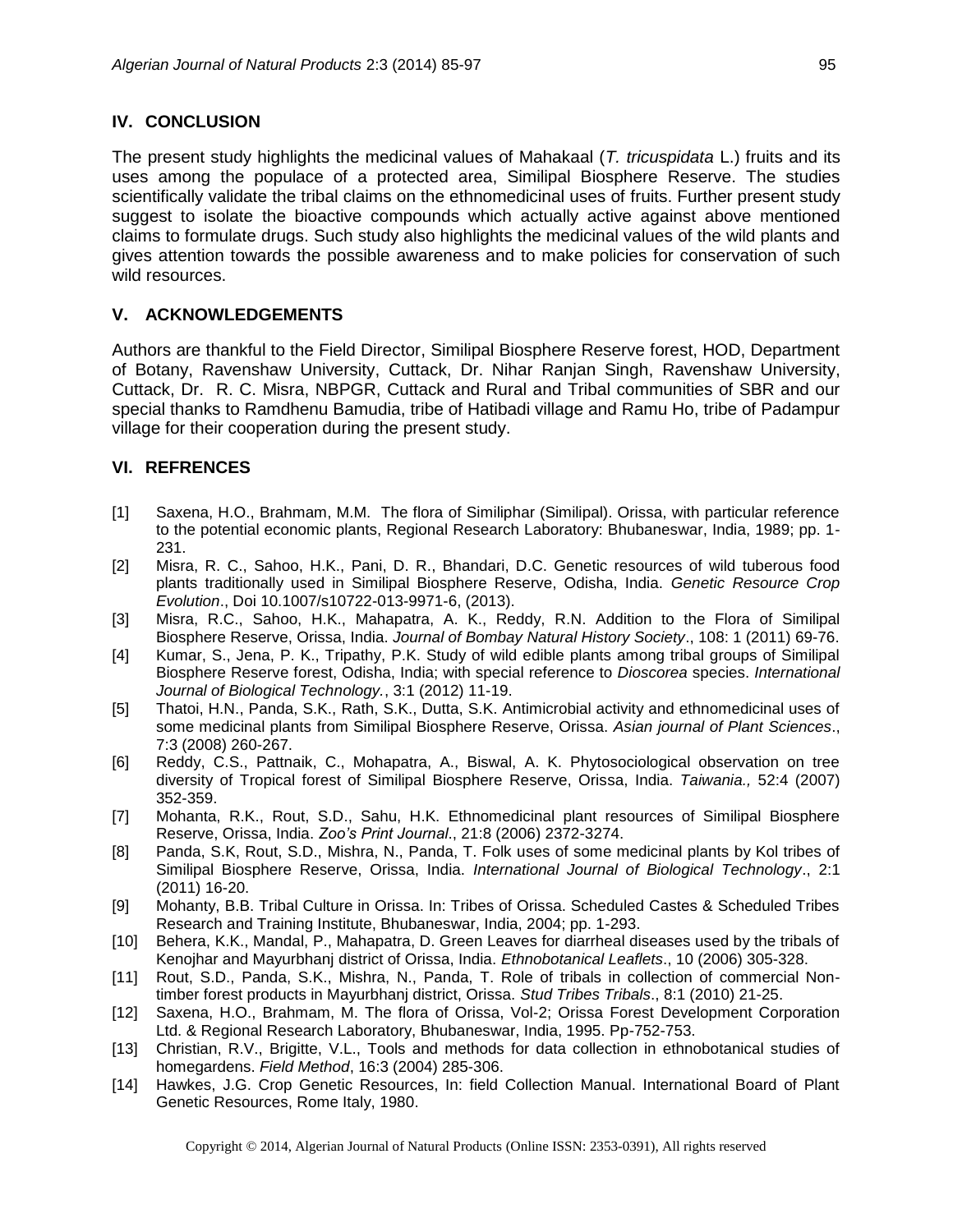- [15] Cotton, C.M. Ethnobotany : Principles and Applications. Wiley, Chichester, 1996.
- [16] Tripathy, P.K., Kumar, S., Jena, P.K. Diversity and ethno-botanical assessment of some wild cucurbits of Similipal Biosphere Reserve forest, Odisha, India. In Recent Advances in Plant Biotechnology, Proceeding of the P. Parija Memorial National Conference, Cuttack, India, December 22-23, 2012; Jena, P.K., Naik, S. K., Barik, D.P. , Department of Botany, Ravenshaw University, Cuttack, India. pp.77-83.
- [17] Tiwari, P., Kumar, B., Kaur, M., Kaur, G., Kaur, H., Phytochemical screening and extraction: A review. *International Pharmaceutical Sciencia*, 1:1 (2011) 98-106.
- [18] Kumar, S. Qualitative studies of bioactive compounds in leaf of *Tylophora indica* (Burm.f.) Merr. *International Journal of Research in Pharmaceutical and Biomedical Sciences*, 2:3 (2011) 1188- 1192.
- [19] Misra, R.C., Kumar, S., Pani, D.R., Bhandari, D.C., Empirical tribal claims and correlation with bioactive compounds: a study on *Celastrus paniculata* Willd., a vulnerable medicinal plant of Odisha. *Indian Journal of Traditional Knowledge*, 11:4 (2012) 615-622.
- [20] Sofowora, A. Medicinal plants and traditional medicine in Africa. Spectrum Books Limited. Ibadan, (1993).
- [21] Trease, G.E., Evans, W.C. Pharmacognosy, WB Scanders Company, Ltd. London, (1989) 89-300.
- [22] Allen, K.L., Molan, P.C., Reid, G.M., A Survey of the antibacterial activity of some New Zealand honeys. *Journal of Pharmacy and Pharmaceutical*, 18:1 (1991) 39-44.
- [23] Duvey, B.K, Goyel, R., Parasara, B., Verma, D., Hameja, H., Sharma, D. *Trichosanthes tricuspidata* : Exploration of its medicinal value. *Asian Journal of Pharma Tech,* 2:1 (2012) 26-28.
- [24] Bhandari, S., Dobhal, u., Sajwan, m., bisht, N. S. *Trichosanthes tricuspidata*: A medicinally important plant. *Trees for Life Journal,* 3:5 (2008) 1-4.
- [25] Shweta, S.S., Priyanka, T., Ganesh, G. T., Khadabadi, S.S. Distribution and ancient-recent medicinal uses of *Trichosanthes* species. *International Journal of Phytopharmacy*, 2:4 (2012) 91- 97.
- [26] Pasquale, R.D., Circosta, C., Occhiuto, F., Rosa, S., Stefano, S. Pharmacological studies on terpenoids from marine sponges: Analgesic and muscle relaxant effects. *Phytotherapy Research*, 5:2 (2006) 49-53.
- [27] Kawo, A.H., Mustapha, A., Abdullahi, B.A., Rogo, L.D., Gaiya, Z.A., Kumurya, A.S. Phytochemical properties and antibacterial activities of the leaf and latex extract of *Caliotropis procera*. *Journal of Pure and Applied Sciences*, 2:1 (2009) 34-40.
- [28] Mbagwu, F.N., Okator, V.U., Ekeanyanwu, J., Phytochemical screening on four edible legumes (*Vigna sublerranean, Glycine max, Arachis hypogeal* and *Vigna uniguiculata*) found in Eastern Nigeria. *African Journal of Plant Sciences*, 5:6 (2011) 370-372.
- [29] Middleton, E., Kandaswami, C., Theoharises, T.C. The effect of plant flavonoids on mammalian cells: implication for inflammation, heart disease and cancer. *The American Society for Pharmacology and Experimental Therapeutics,*52:4 (2000) 673-751.
- [30] Murugan, S., Devi, U.P., Parameswari, N.K., Mani, K.R. Antimicrobial activity of *Syzygium jambos* against selected human pathogens. *International Journal of Pharmacy and Pharmaceutical Sciences*, 3 (2011) 44-47.
- [31] Murugesan, S., Pannerselvam, A., Tangavelou, A. C. Phytochemical screening and antimicrobial activity of the leaves of *Memecylon umbellatum* burn. F. *Journal of Applied Pharmaceutical Science,* 1:1 (2010) 42-45.
- [32] Silveira, F., Cibulski, S.P., Varela, A.P., Marques, J.M., Chabalqoity, A., De Costa, F., Yendo, A.C., Gosmann, G., Roche, P.M., Fernandez, C., Ferreira, F. *Quillaja brasiliensis* saponins are less toxic then quil A and have similar properties when used as an adjuvant for a viral antigen preparation. *Vaccine,* 15 :29 & 49 (2011) 9177-9182.
- [33] Mohan, V.R., Kalidas, C. Nutritional and anti-nutritional evaluation of some unconventional wild edible plants. *Tropical and Subtropical Agro ecosystem*, 12 (2010) 494-506.
- [34] Okwe, D.E., Okwe, M.E. Chemical composition of *Spondias mombin* L., plant parts. *Journal of Sustainable Agriculture and Environment*, 6 (2004)140-147.
- [35] Kumar, S., Behera, S.P., Jena, P.K. Validation of tribal claims on *Dioscorea pentaphylla* L. through phytochemical screening and evaluation of antibacterial activity. *Plant Science Research*, 25:1&2 (2013) 55-61.